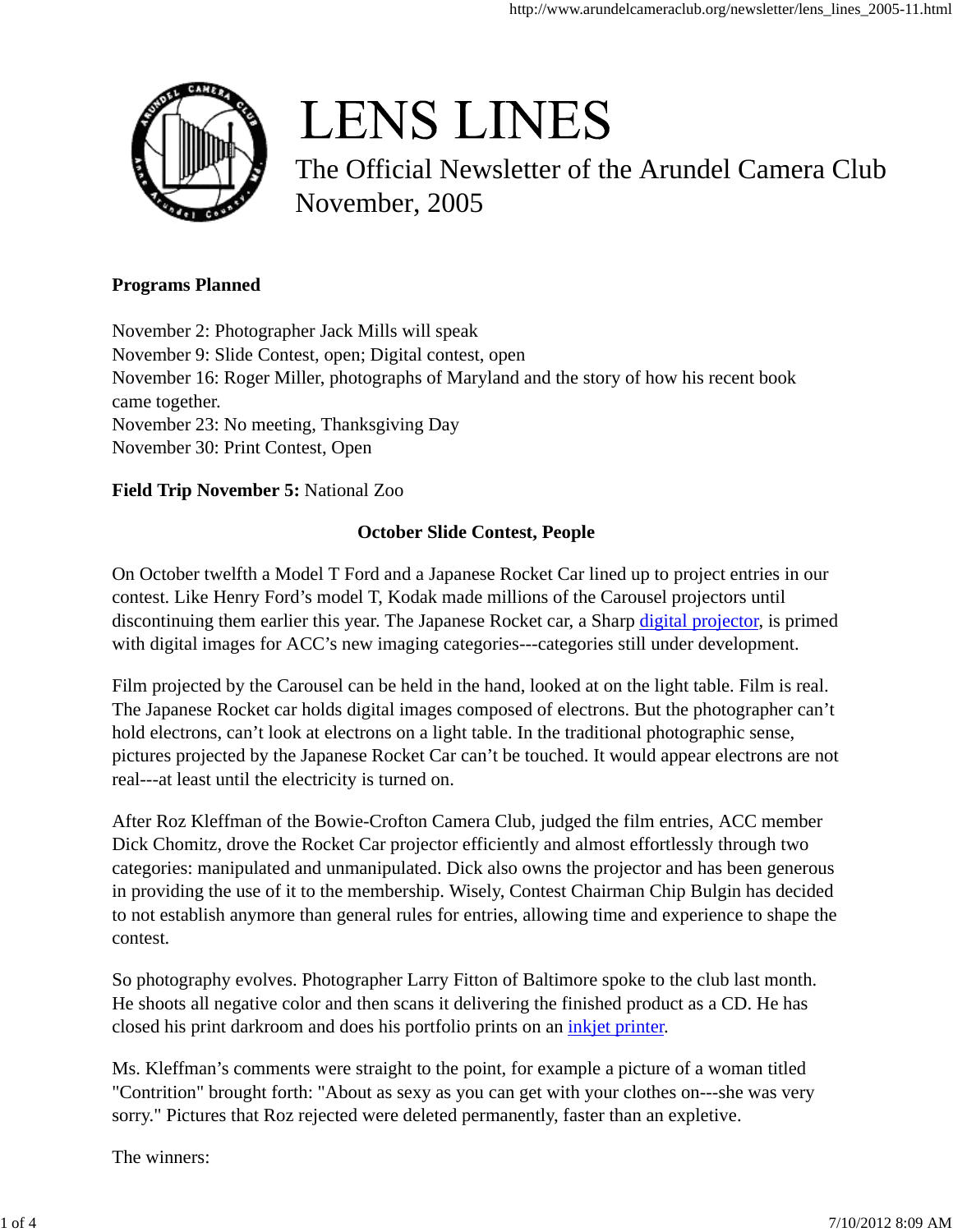Novice Slides October 12, 2005 1st Place Tim Champney "I Spy a Butterfly" 2nd Place Gene Crooks "The Red Hat" 3rd Place Charles Graf "Ready for Rain" 4th Place Dick Chomitz "High Noon" HM Gene Crooks "Merchant with Orange Turbin" Unlimited Slides October 12, 2005 1st Place Howard Penn "Proud Warrior" 2nd Place Howard Penn "Rainbow Shadow" 3rd Place Howard Penn "Raising the Colors" 4th Place Chip Bulgin "Contrition" HM Betty Harris "Erin with Boa" Here are the Digital contest winners: Unmodified: 1st Place Chip Bulgin "Ah Baloney" 2nd Place Chip Bulgin "An Arm and a Leg" 3rd Place Ernie Swanson "Girl Talk" 4th Place Donna Neal "Rainy Day Blues" HM Rogard Ross "Moon Rise" HM Tim Champney "Neon" HM Howard Penn "Sunburst" Modified: 1st Place Donna Neal "Energy Flow" 2nd Place Gene Crooks "Water Ballet" 3rd Place Gene Crooks "It's Wonderful Out There" 4th Place Donna Neal "Kitchen Elements" HM Tim Champney "School House Windows" HM Rogard Ross "Bye Bye Birdie"

So photography evolves. Photographer Larry Fitton of Baltimore spoke to the club last month. He is all color, mostly digital. He has closed his darkroom and his portfolio prints are produced on an ink jet printer.

Sunny Frank pointed out that her winning photograph from The September Open color slide contest was of a prairie dog, not a chipmunk. Apologies to Sunny and all those little varmints be they munks or dogs.

Analysts are saying that the jury is still out on the re-invention of Kodak into a digital imaging corporation. Film use is expected to drop about thirty per cent in the next eighteen months. Kodak stock is trading in the low twenty dollar range, down from nearly thirty five dollars in February of this year.

#### **October Print Contest**

Connie Groah judged our October Print contest. Ms. Groah is a photographer who offers on location infant, children and maternity photographs. Rather than take space for her comments on our photographs, look at her photographs and, most importantly, her tips for preparing children having their picture taken. Planning is an essential often overlooked element of photography. Her web site: http://www.barefoot-photo.com.

Novice Color Prints October 26, 2005 1st Place Tim Champney "The Ship Builder"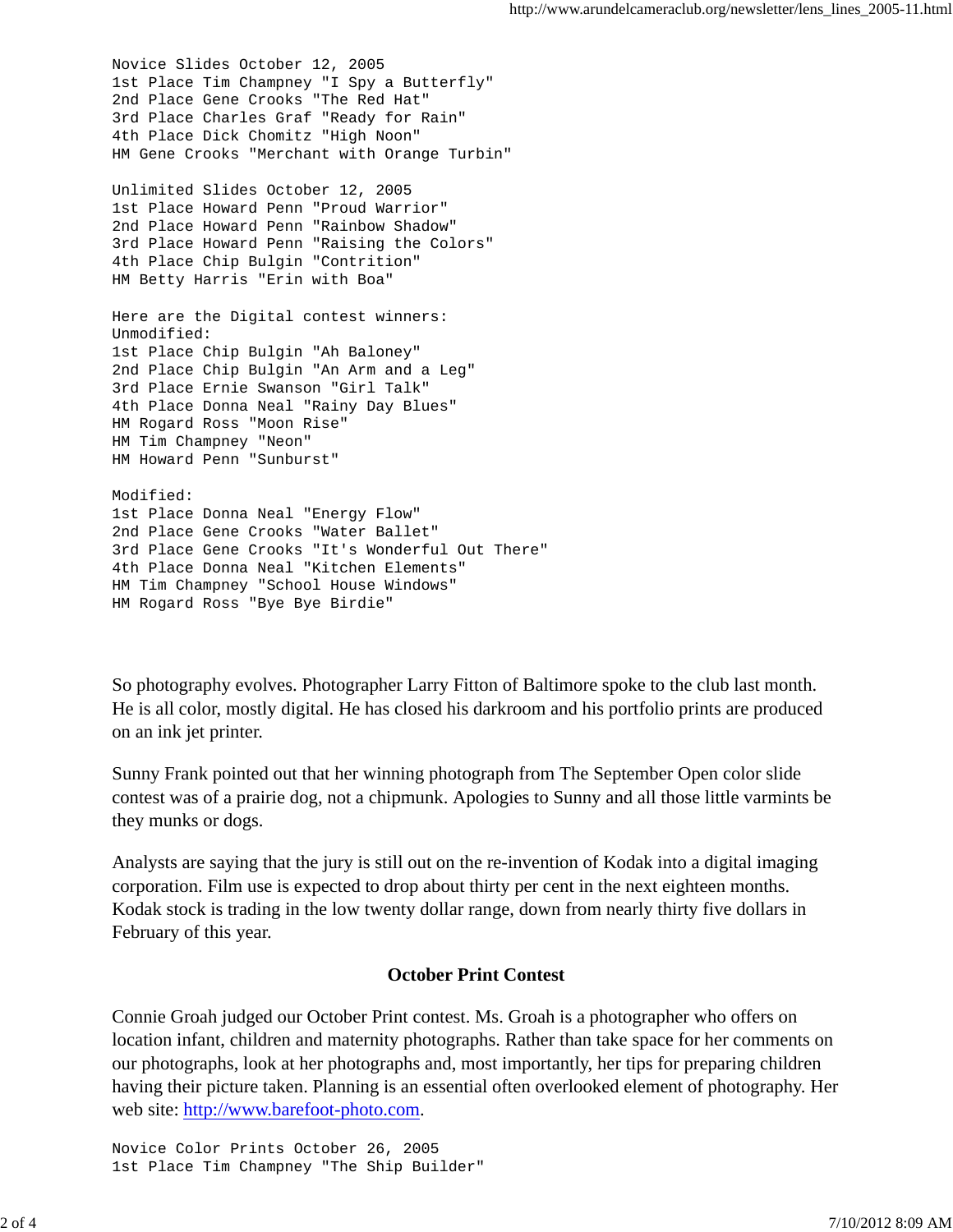2nd Place Gene Crooks "Boatmen on the Ganges" 3rd Place Donna Neal "Portrait of Candace" 4th Place Chris Hobaugh "Boy with Carpet" HM Chris Hobaugh "Scenic Walk" HM Daniel Frame "Amber Soft Glamour" HM Chris Hobaugh "Woman in Doorway" HM Nancy Kennedy "Eye See You"

Unlimited Color Prints October 26, 2005 1st Place Ernest Swanson "Street Musician" 2nd Place Ernest Swanson "At the Net" 3rd Place Sara McNeely "First Grandchild" 4th Place Dolphy Glendinning "Bubble Fun" HM Howard Penn "Playing in the Wave" HM Howard Penn "Future Engineer"

Novice Monochrome Prints October 26, 2005 1st Place Tim Champney "All Along the Watch Tower" 2nd Place Gene Crooks "My Dog" 3rd Place Mary Swanson "Twin Spans" 4th Place Angel Kidwell "Tea Time" HM Betty Harris "In My Dreams" HM Gene Crooks "Crossing the Street"

Unlimited Monochrome Prints October 26, 2005 1st Place Ernest Swanson "Zoom" 2nd Place Ernest Swanson "Bad News Day" 3rd Place Chip Bulgin "Nobody Comes Between Me and My Calvin" 4th Place Dolphy Glendinning "Arlington Stone" HM Dolphy Glendinning "Great Falls Canal House"

Ernie Swanson, Cathy Steele and Dick Fairhurst formed a round table of photographic tips for

ACC members on October  $19<sup>th</sup>$ . Discussion included photographing rainbows and how to sharpen photographs in Photoshop. Chip Bulgin recalled seeing his first prints appearing in developer and thought it was magic.

NOTE from our WEB MASTER The Arundel Camera Club website URL is now http://arundelcameraclub.org/

Camera Club Member's image galleries are at Arundel Camera Club Galleries on PBase and are linked from the club website.

**Arundel Camera Club** meets every Wednesday evening when school is in session. We meet at 7:30 and usually end around 9:00 p.m. at Severna Park High School, 60 Robinson Road, Severna Park in room G144. Meetings are open to the public, but only dues paying members may enter competitions. Annual dues are \$15 per adult, \$7.50 per full-time student. If a second family member joins the club, the second member's dues are discounted 50% or \$7.50. For further information, check on the club website or feel free to call or e - mail any of the club's officers:

**President Howard Penn (410) 544-1742 e - mail howardpennphoto@comcast.net**